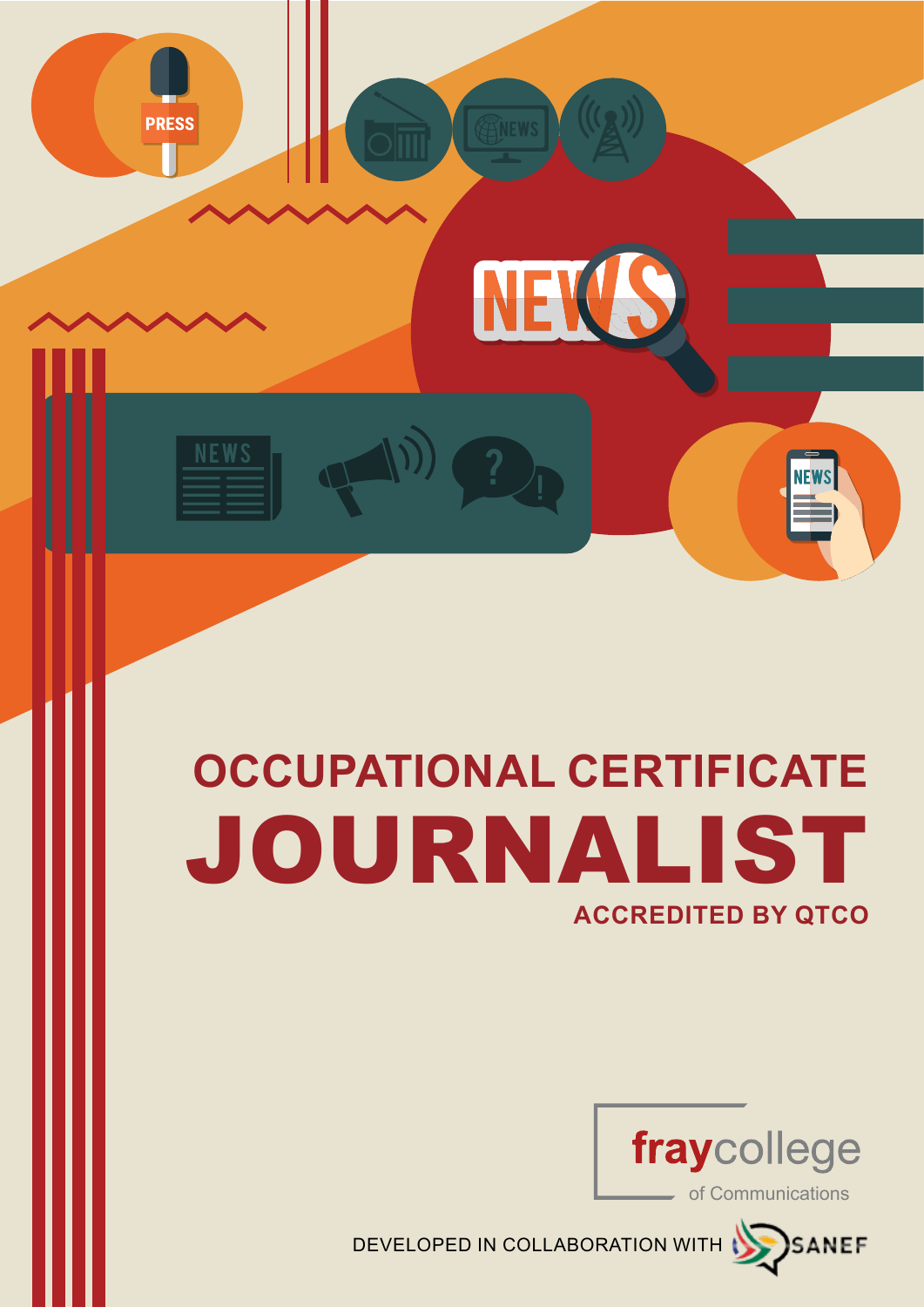# ummallist<br>Supational CERTIFICATE

Journalism has changed almost beyond recognition in the past 10 years, with changes accelerating as a result of the current global pandemic. Previously, newsrooms were busy but relatively ordered. Now, with the need to produce multimedia content and the 24-hour news cycle, the skills required are very different from what they were.

Many graduates seeking to be journalists join the workforce with few of the practical skills needed by newsrooms. And the skills have grown exponentially. Journalists who are not adequately prepared are prone to burn out and are not able to do the job or accurate and timely reporting. The skills that are lacking, are both technical and personal in nature.

In realisation of this, the South African National Editors' Forum (SANEF) developed a new occupational certificate for journalism. This means that the qualification was developed by those responsible for hiring journalists.

An occupational certificate is a different approach to education. It is not a piece of paper that indicates that you can pass exams, rather it is a combination of learning the knowledge and practical skills. This also means you acquire the work experience needed to immediately enter the job market.

#### What you will learn

- Introduction to journalism
- Media law and ethics
- How government and democracy work
- How to develop and pitch great story ideas
- How to collect information for stories
- How to tell stories in written, video and audio forms
- How to work in the newsroom

#### COURSE DETAILS

- **Duration: 1 year**
- **Time Commitment: Full Time**
- **S** Cost: R48 000 (application and registration costs apply)
- **Application requirements: A National** Senior Certificate (NSC)
- *Q***<sup>©</sup>** Learning type: The certificate is a blended learning experience with both face-to-face and online sessions
- **Qualification Type: Upon successful** completion of this learning programme, you will receive a certificate authenticated and issued by the Quality Council for Trades and Occupations (QCTO).

#### **Additional Information:**

- **• NQF Level 5**
- **• 120 Credits**
- **• QCTO Qualification Number: 101872.**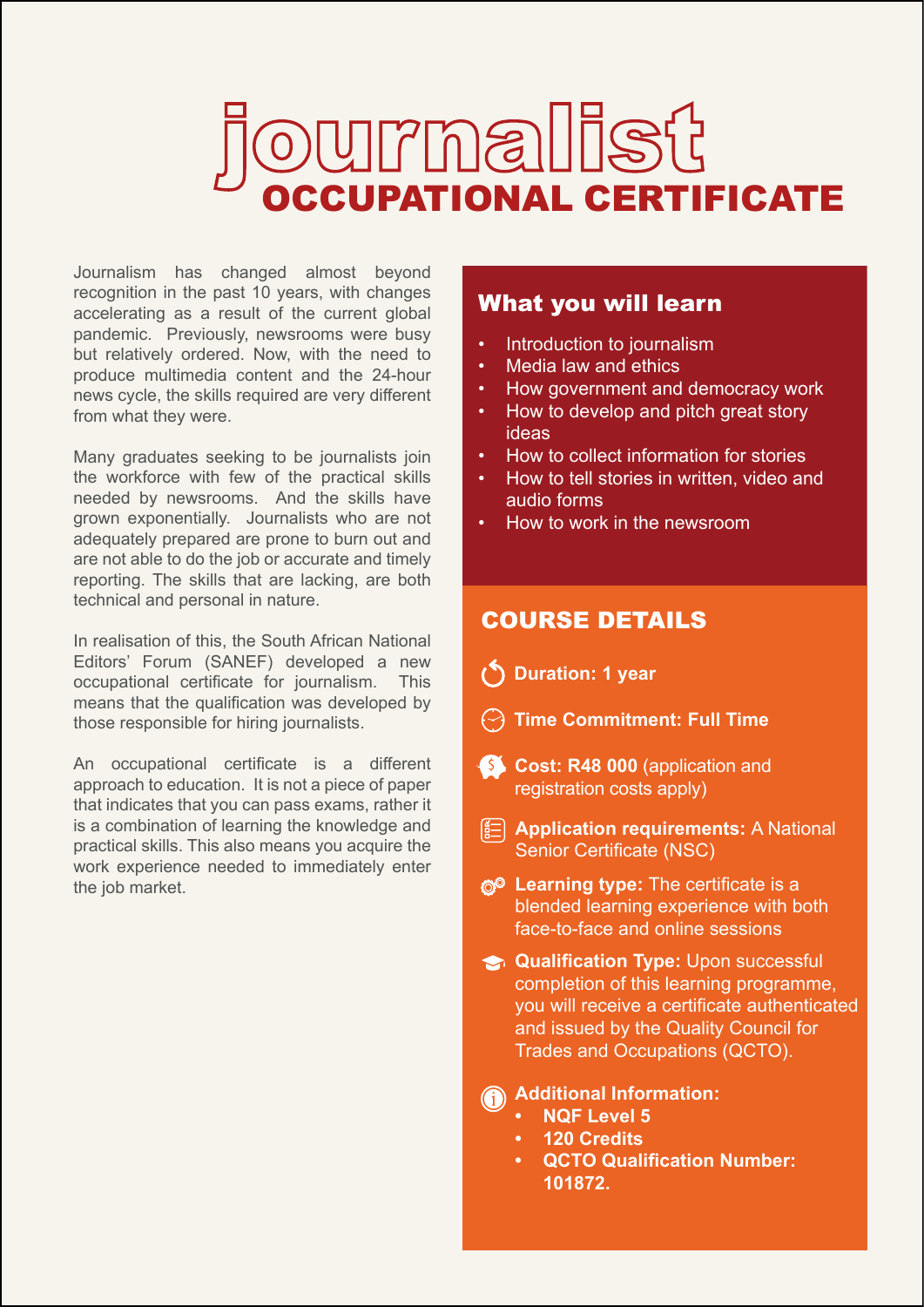# JOURNaILSt

### WHAT YOU WILL LEARN:

- Online journalism
- Multimedia journalism
- Social media storytelling
- Social media management
- How to conduct interviews
- **Research for journalists**
- Video and audio storytelling
- Photography
- Writing news stories
- Writing opinion pieces
- Writing for broadcast
- Solutions journalism
- Court reporting
- **Ethical reporting**
- How to report on marginalised groups
- How to find news stories
- How to pitch
- How to research a news story
- **Critical thinking**
- Stress management
- Time management
- Conflict management
- **Teamwork**
- Newsroom leadership

## CAREER OPPORTUNITIES:

- Authors
- Beat or specialist reporters
- Bloggers,
- Brand specialists or in marketing
- Communicators in a range of industries
- Copy editors
- **Copy writers**
- **Fditors**
- Graphics designers
- Investigative journalists
- Magazine journalists
- Multimedia producers
- News anchors or hosts of chat shows
- News directors
- News editors
- Newspaper reporters
- Non-profit staff
- Online content producers
- **Online journalists Product** writers
- Proof-readers
- Publishers
- Radio producers
- Researchers
- Social media managers
- Sub-editors
- Technical writers

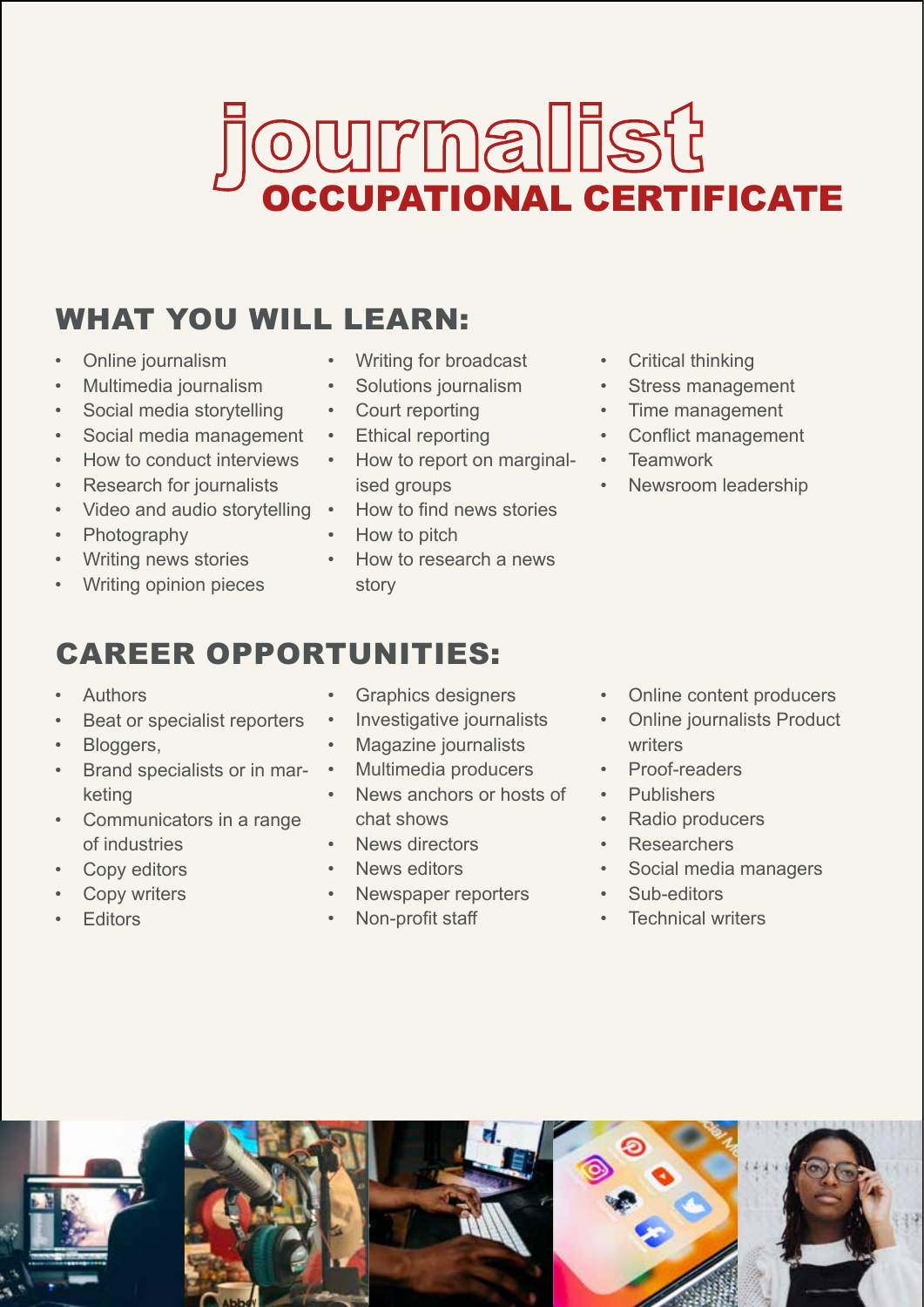# OUTCOMES

*The top journalists, editors and trainers identified just what you will need to be a part of the next generation of award-winning journalists. This qualification is structured around these crucial skills.*

## ORIGINATE AND PITCH CONTENT IDEAS

#### *Great journalism is all about ideas, this course will have you creating and pitching the best. You will learn how to:*

- Produce the best story ideas through using tools and source mining
- Tailor story ideas for your organisation, resources and platform
- Understand how story ideas fit with an organisation and will work on a platform (including social media, websites, print, video and audio)
- Build your reputation by testing ideas against legal and ethical standards before publishing
- Pitch your ideas like a pro to convince editors
- Be flexible and change ideas based on feedback

# 2 REPORT BY GATHERING INFORMATION

#### *But the best idea needs proper prep. Prep for a great story by learning to:*

- Turn your pitch or brief into an actionable plan to produce your story
- Customise your story based on length/duration, placement, treatment, focus, angle, resources and deadlines.
- Ask the right questions to guide your research
- Sift through your research to make sure all the critical elements are there and none of the fluff, so your package can grip your audience from beginning to end
- Prepare to nail those interviews, with solid techniques and flexibility

# 3 CREATE PUBLISHABLE CONTENT

*Create amazing video, audible, written and social media content by learning to:* 

- Create a great first draft or cut according to requirements
- Make it even better with reviewing and editing
- Nail that intro or framing content
- Create absorbing content in telling your story, with all the necessary and additional elements
- Get your content signed off for all platforms and see the results of your hard work

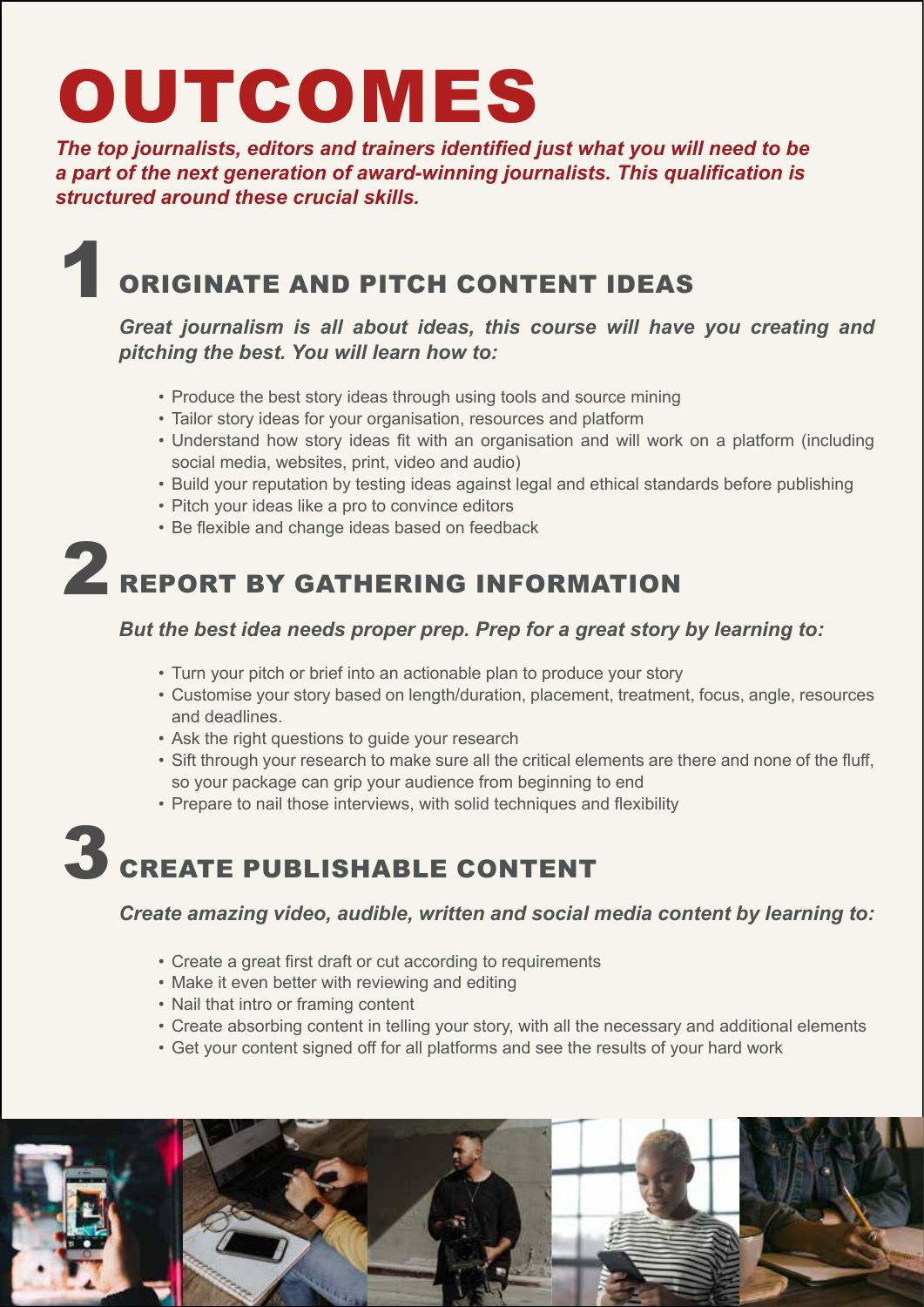## LEARNING TOOLS



As part of the occupational certificate, you won't only learn the theory. You will learn how to implement by practicing all your skills, including personal skills and develop a portfolio that demonstrates your work. Developing a portfolio and passing a final written exam are required to get your certificate.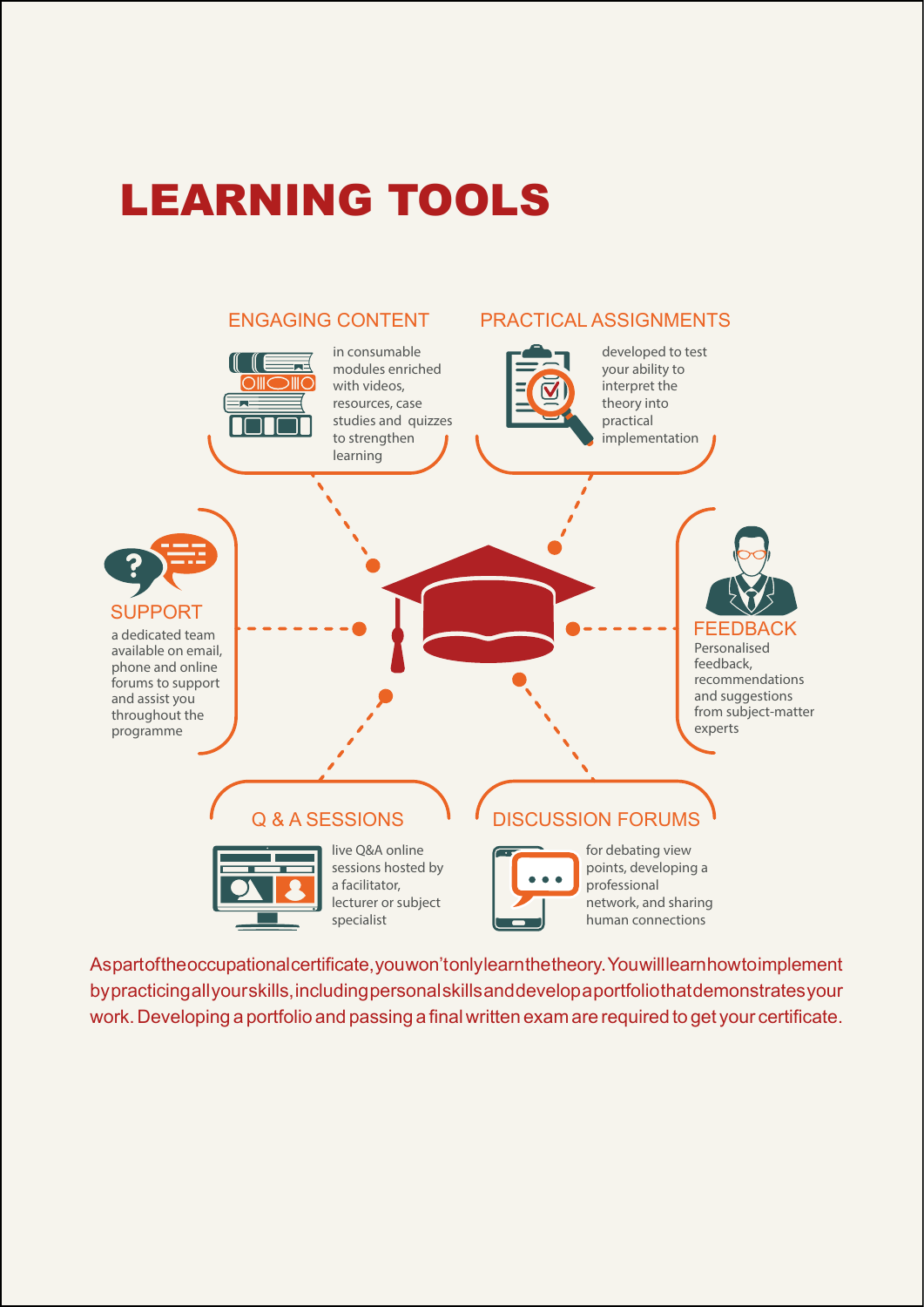#### Calendar Details

| <b>Academic Activity</b>                                                                           | <b>Date</b>                   |
|----------------------------------------------------------------------------------------------------|-------------------------------|
| <b>Applications Open</b>                                                                           | 1 July 2022                   |
| <b>Applications Close</b>                                                                          | 15 December 2022              |
| Late Applications Close                                                                            | 27 January 2023               |
| Registration                                                                                       | 23 Jan 2023 - 10 Feb 2023     |
| Induction and Orientation                                                                          | 13 - 17 February 2023         |
| <b>Course Start Date</b>                                                                           | 20 February 20232             |
| Semester 1                                                                                         | 13 Feb - 21 July 2023         |
| Assessments                                                                                        | 29 - 31 March 2023            |
| Mid-semester Break (First Semester)<br>This period may be used to catch up on academic activities. | 5 - 17 April 2023             |
| <b>First Semester Final Assessments</b>                                                            | 12 - 23 June 2023             |
| <b>Winter Vacation</b>                                                                             | 26 June - 14 July 2023        |
| Semester 2                                                                                         | 17 July - 8 December 2023     |
| Mid-semester Break (Second Semester)                                                               | 9-13 September 2023           |
| <b>Second Semester Final Assessments</b>                                                           | 20 November - 1 December 2023 |
| <b>Course Finish Date</b>                                                                          | 15 December 2023              |

#### Public Holidays

| New Year's Day                               | 1 January    |
|----------------------------------------------|--------------|
| Human Rights Day                             | 21 March     |
| Good Friday                                  | 7 April      |
| <b>Family Day</b>                            | 10 April     |
| Freedom Day                                  | 27 April     |
| <b>Workers' Day</b>                          | 1 May        |
| Youth Day                                    | 16 June      |
| National Women's Day                         | 9 August     |
| Heritage Day                                 | 24 September |
| Public Holiday due to Heritage Day on Sunday | 25 September |
| Day of Reconciliation                        | 16 December  |
| Christmas Day                                | 25 December  |
| Day of Goodwill                              | 26 December  |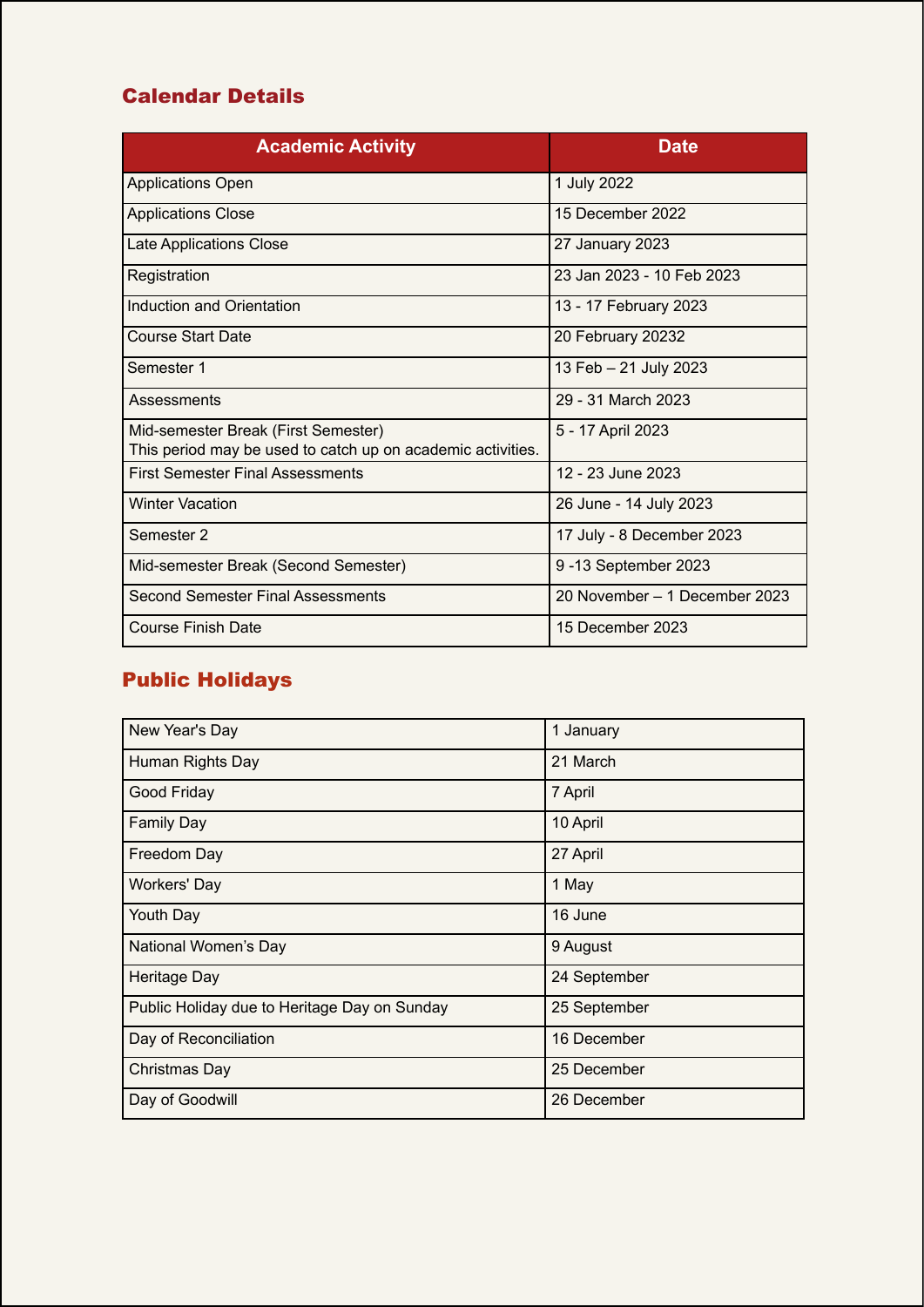#### **OUR APPLICATION, ADMISSION & REGISTRATION PROCESS**

*1. Step 1: Sign up and secure your place* Visit www.**fray**college.com to sign up

#### *2. Step 2: Apply*

Click on the Apply button, complete the application form and pay the non-refundable application fee of R200. Via email we will send you your Application Confirmation Letter, you will need to send us the required documentation. A R400 application fee will apply for late applications.

#### *3. Step 3: Accept Offer*

Upon review of your documentation, you will receive an *Offer to Study* letter. A R9000 non-refundable registration fee is due upon acceptance of the offer. The registration fee will go towards the tuition fees.

#### *4. Step 4: Register*

Register and pay your registration fee







### **HAVE QUESTIONS?**

Give us a call at +27 84 900 0344 / +27 11 888 0140 or send us an email info@fraycollege.com

fraycollege of Communications

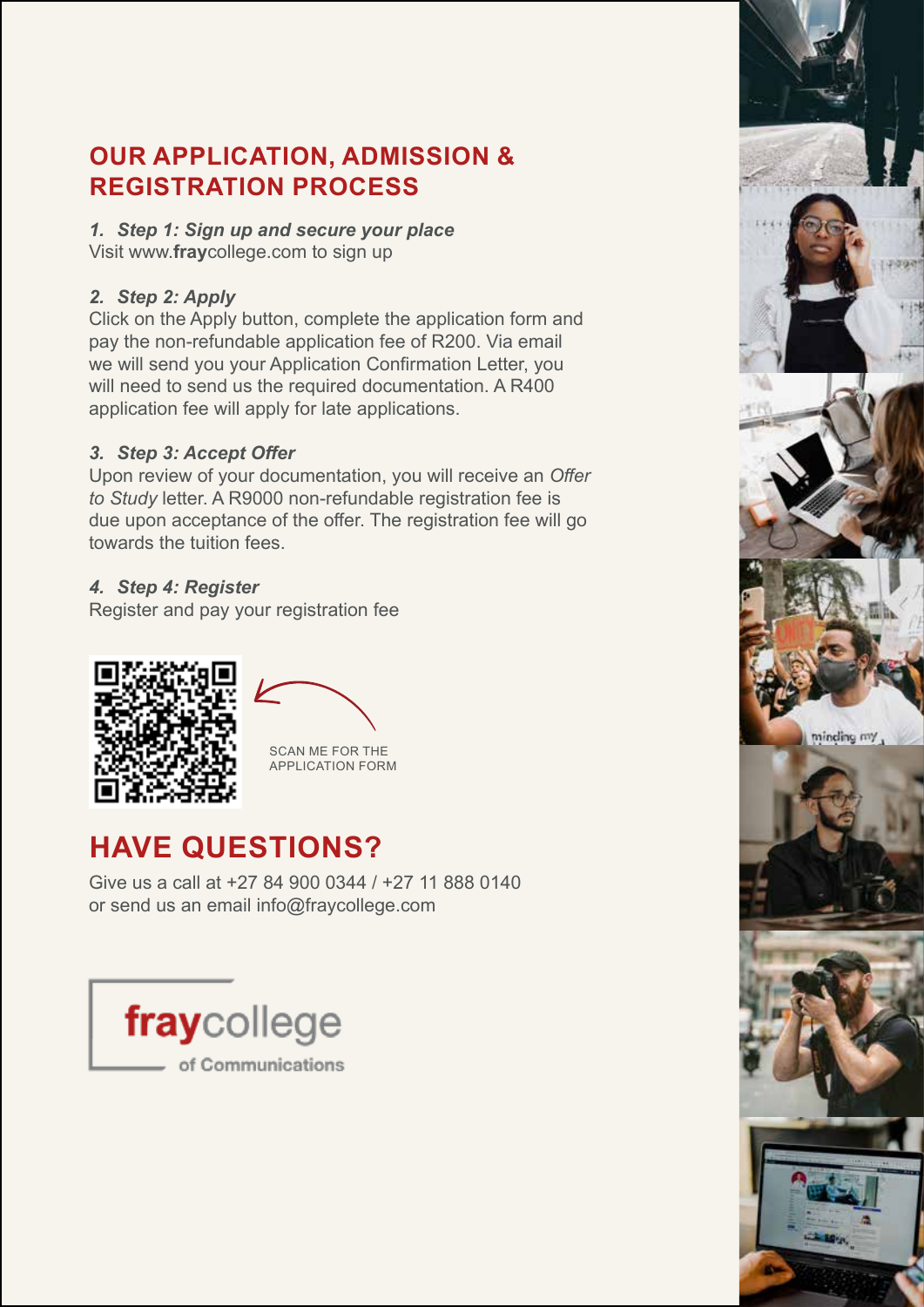

## ABOUT **fray**college

*Accredited media and communications training delivered by industry-leading professionals.*

**fray**college provides short courses and qualifications in journalism, as well as communication training to all sectors and industries across the African continent and beyond. Over African and international training the past 14 years, we have refined our programmes to ensure our and facilitators have worked with learners gain theoretical knowledge and practical skills in line with than a decade across 31 African national, regional and international best practice.

Our **fray**college facilitators are qualified industry experts with a passion for learning, training and information sharing. The college **fray**college is registered as a Level operates under pan-African impact communication firm **fray**intermedia, which boasts media specialists and a newsroom that produces traditional and new media content.

Our dynamic training courses are offered both online and in person, based on the latest learning trends and developments within the South sphere. The **fray**college trainers groups and individuals for more and Middle Eastern countries, training participants in journalism, communication and social media skills in line with the latest global trends and standards.

One BEE company and is accredited by both the Sector Education and Training Authorities (SETAs) and the Quality Council of Trade and Occupations (QCTO).

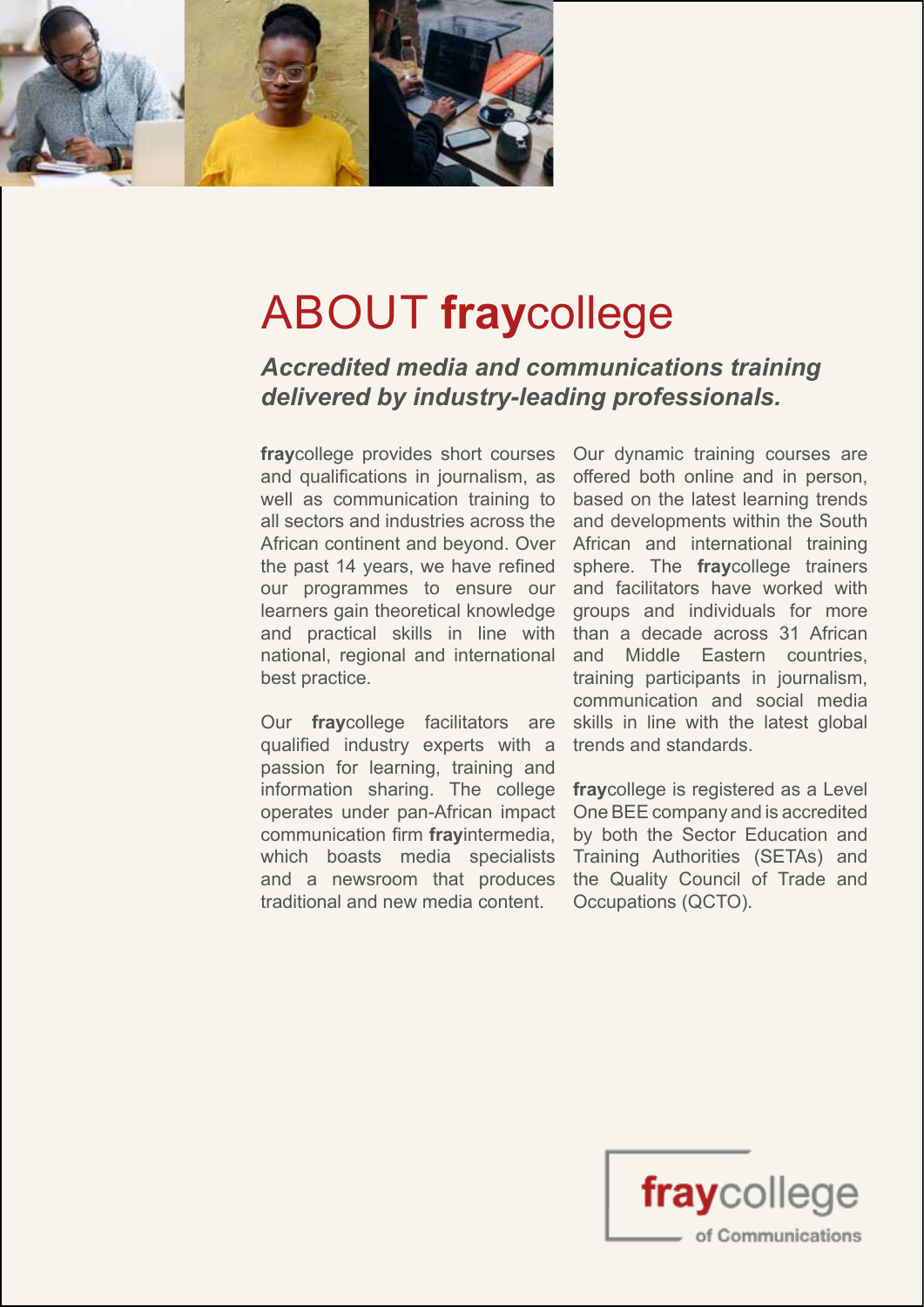#### **FACILITATORS & ACADEMIC TEAM**



#### **Paula Fray**

CEO

Paula Fray is the founding CEO of  $fraw$ college – a pan-African accredited media training organization which focuses on providing practical workplace skills for journalists, communicators and business leaders.

The first female editor of the Saturday Star newspaper in South Africa, Fray was the Regional Director: Africa for Inter Press Service overseeing a regional news agency publishing in English, French, Portuguese, Swahili and Arabic.

In 2005 she launched **fray**intermedia, a content creation agency that specialises in communication strategy development and implementation including the production of development content across platforms.

She is President of The New Humanitarian, a Genevabased news agency, a board member of Africa Check and founding member of Accountability Lab SA. She serves on the board of the Aurum Institute and chairs the board of Youth Health Africa.

fray is a Print and Digital Media SA fellow and a public representative on the Press Council of South Africa.

A recipient of the prestigious Nieman Fellowship at Harvard University, she is a former member of the Nieman Foundation Advisory Board at Harvard. Fray graduated with a BJourn degree from Rhodes University and has a Woman and Law Certificate from UNISA.



#### **Mamaponya Motsai** Facilitator

Mamaponya Motsai has worked in the media industry for nearly ten years working as a journalist, producer, media trainer and documentary maker. Some of the newsrooms she has worked for include SABC, Citizen

Newspaper and City Press. Her documentary, Ennie, was an official selection for the 2020 international Encounters Film Festival.

More recently, Motsai was working as a media trainer at Internews, training journalists from different SADC countries.

Motsai has a BA honours degree in journalism from Wits university, an MA in documentary film from the University College of London.



#### **Dr Sandra Roberts**

Academic Head

Dr Roberts heads **frav**college. She has worked in media development for over 18 years and was lead developer of the learning materials and contributed to the EISA of the new Journalism Certificate. Dr Roberts specialises in the development and application of practical journalism and communications training.

Most recently she was research and academic head of **fray**intermedia, before which she was the Centre Manager of the Centre of Excellence in Human Development at the University of the Witwatersrand. She was previously the Writing Unit Manager of the Institute for the Advancement of Journalism and the Head of Research of Media Monitoring Africa. Dr Roberts has her degree in Information Science, her honours and Masters (cum laude) in Sociology and her D Litt et. Phil in Sociology.



#### **Tamsin Wort**

Non-Accredited Programmes Co-ordinator

Tamsin Wort, fraycollege Non-Accredited Training Co-ordinator, is an experienced journalist and social media specialist who has worked in the traditional and digital media space for over ten years.

Wort studied Journalism at Cape Peninsula University of Technology and started out at Women24 before joining Eyewitness News in 2011.

At EWN, she worked various beats, covering stories ranging from protests to politics for several years, and worked as a social media community manager for Talk Radio 702 part time, before joining the corporate world as a digital content and community manager. In 2020, she started her content and social media company, creating social media content and providing digital media training for small businesses and start-up companies.

Before joining *fraycollege*, Tamsin worked in the media and advocacy space, as the Intersex Programme Communications Manager at Iranti.